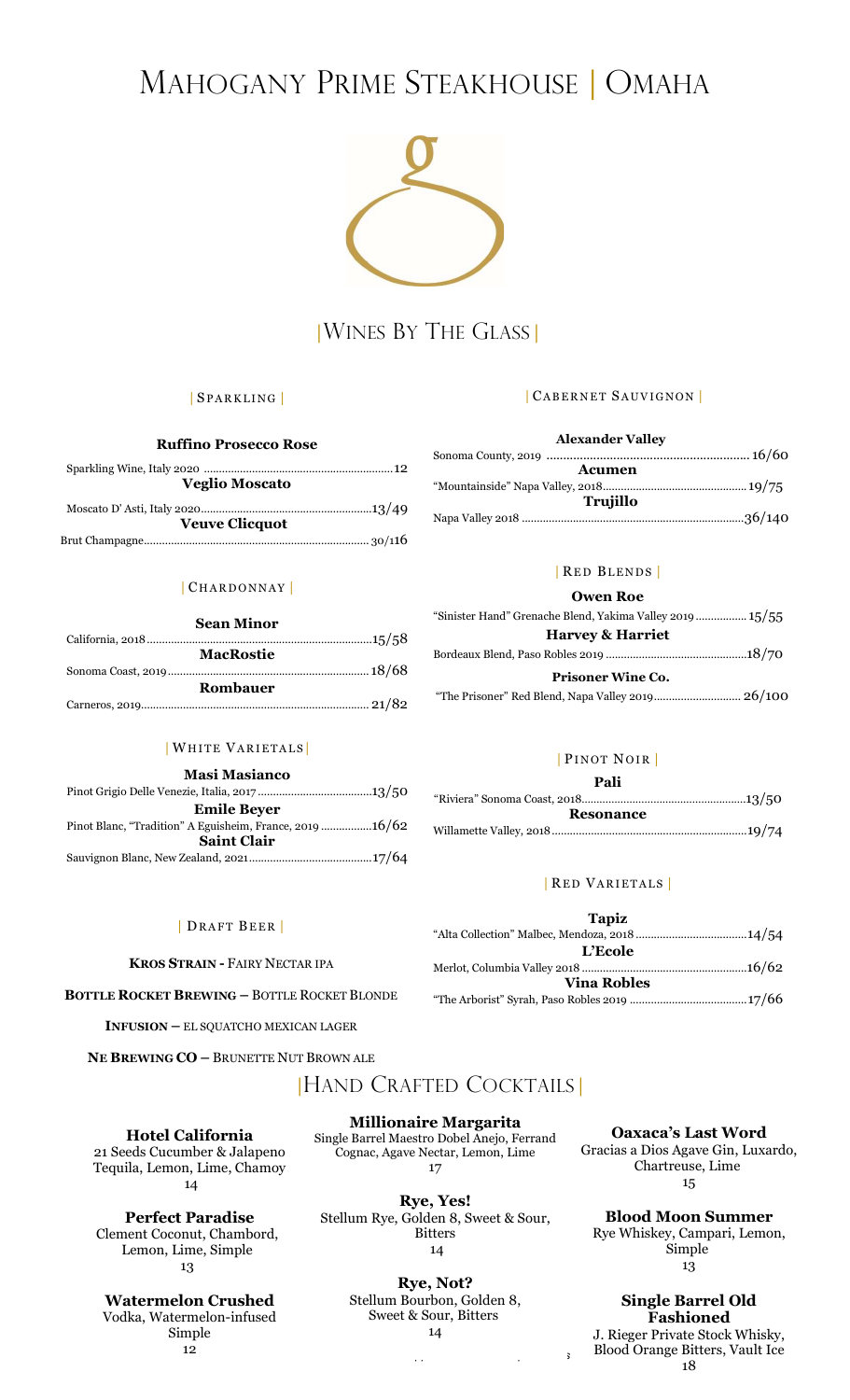## $|$ CHARDONNAY

## | WHITE VARIETALS |

## $|$  SPARKLING

# | HALF BOTTLES; RED, WHITE, & SPARKLING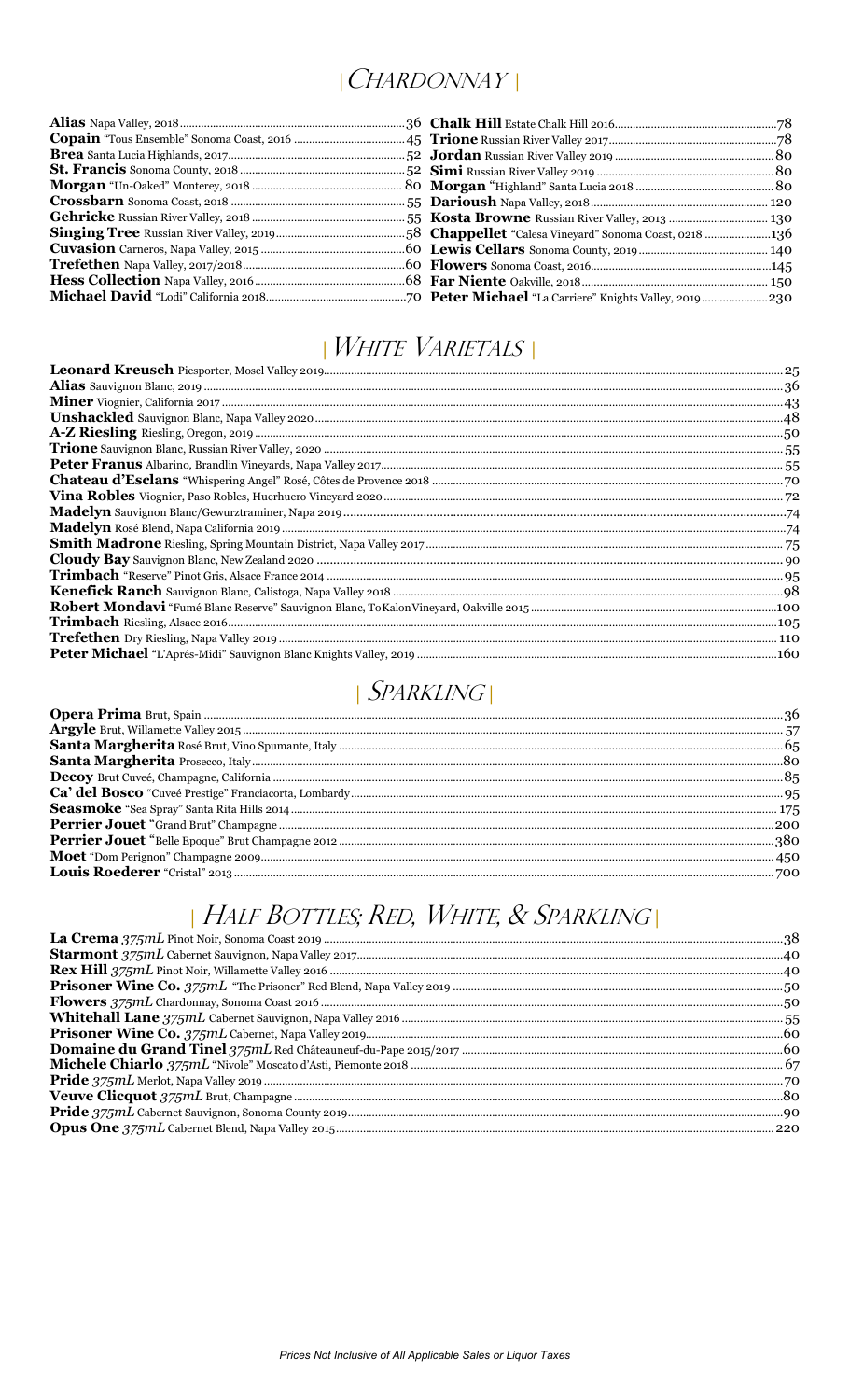## |CABERNET SAUVIGNON |

| Schrader "Double Diamond" Oakville, Napa Valley 2017185 Cliff Lede "Poetry", Stags Leap District of Napa Valley 2016 420  |  |
|---------------------------------------------------------------------------------------------------------------------------|--|
|                                                                                                                           |  |
| Ehlers "1886" St. Helena, Napa Valley 2014/2017 195 Shafer "Hillside Select" Stags Leap District of Napa Valley 2017  550 |  |
|                                                                                                                           |  |
|                                                                                                                           |  |
|                                                                                                                           |  |
|                                                                                                                           |  |
|                                                                                                                           |  |

### |PINOT NOIR|

| <b>Domaine Serene</b> "Yamhill Cuvée" Willamette Valley 2017125      |  |
|----------------------------------------------------------------------|--|
| <b>Résonance</b> Résonance Vineyard, Yamhill-Carlton 2016 130        |  |
|                                                                      |  |
| <b>Domaine Serene</b> "Evanstad Reserve" Willamette Valley 2017  160 |  |
|                                                                      |  |
| <b>Peter Michael</b> "Ma Danseuse" Seaview, Sonoma County 2019 230   |  |

## |MALBEC, MERLOT & SYRAH|

| Owen Roe "Ex Umbris" Syrah, Columbia Valley 2017/201855 |  |
|---------------------------------------------------------|--|
|                                                         |  |
| Michael David "Inkblot" Petite Bordeaux, Lodi 2017 65   |  |
|                                                         |  |
|                                                         |  |
| Varozza Petit Sirah, St. Helena, Napa Valley, 2015 100  |  |
|                                                         |  |

| <b>D'arenberg</b> "Dead Arm", Shiraz, McLaren Vale, 2016 130 |  |
|--------------------------------------------------------------|--|
|                                                              |  |
| Nickel & Nickel "Harris Vineyard" Merlot, Oakville 2018 165  |  |
|                                                              |  |
| <b>Switchback Ridge</b> Merlot, Napa Valley, 2013/2015190    |  |
|                                                              |  |

## |NEW WORLD RED VARIETALS |